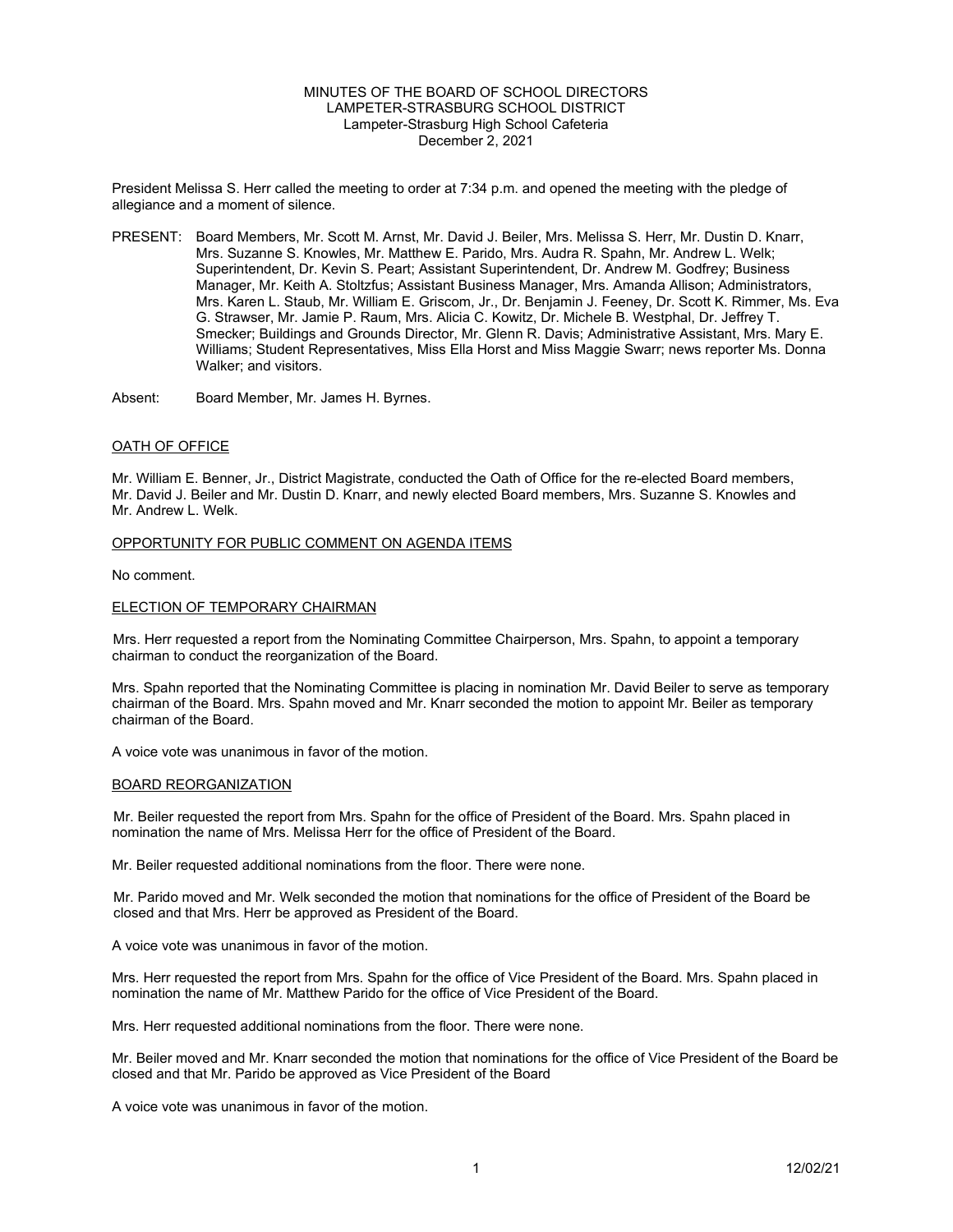## OPPORTUNITY FOR PUBLIC COMMENT ON AGENDA ITEMS

No comment.

### MINUTES

Mr. Beiler moved and Mr Spahn seconded the motion to approve the Minutes of the regularly scheduled meetings on November 1 and 15, 2021.

A voice vote was unanimous in favor of the motion.

### COMMUNICATIONS AND RECOGNITION

Mrs. Kowitz recognized November Students of the Month from Martin Meylin Middle School.

Dr. Feeney recognized November Pioneer Superlatives and Students of the Month from Lampeter-Strasburg High School.

Dr. Peart recognized high school students who have artwork displayed in the Board room.

Dr. Peart shared the following communications:

- 1. Heiser, Jennifer M. a letter of resignation.
- 2. Kinert, Amanda R. a letter of resignation as Title I reading assistant.
- 3. Krulock, Kendall R. a letter requesting a leave of absence.
- 4. Welk, Jr., Donald a letter on behalf of the West Lampeter Community Fair Association Board of Directors thanking the district for use of the school parking lot during fair week.

### TREASURER'S REPORT – Mr. Keith A. Stoltzfus

Mr. Stoltzfus read the treasurer's report as attached to these Minutes.

Thereafter, Mr. Beiler moved and Mr. Welk seconded the motion to accept the treasurer's report as submitted and to approve the payment of bills for the General Fund in the amount of \$2,033,505.95, Cafeteria Fund checks in the amount of \$137,366.46, High School Athletic Fund checks in the amount of \$11,625.82, Athletic Account Officials in the amount of \$832.35, and Capital Reserve Fund checks in the amount of \$54,274.95.

A voice vote was unanimous in favor of the motion.

ACADEMIC COMMITTEE – TBA, Chairperson

Dr. Godfrey shared that the Committee did not meet this month.

BUILDINGS AND GROUNDS COMMITTEE – Mr. David J. Beiler, Chairperson

Mr. Beiler reported that the Committee met on November 15, 2021, and discussed capital requests that were brought to the Board, next steps for Strasburg Elementary property, and campus updates.

BOARD OF REVIEW COMMITTEE – Mrs. Melissa S. Herr, Chairperson

No report.

FINANCE COMMITTEE – TBA, Chairperson

Mr. Stoltzfus shared that the Committee did not meet this month.

PERSONNEL COMMITTEE – Mr. James H. Byrnes, Chairperson

Mr. Spahn reported that the Committee met this evening and recommends all agenda items for approval.

CURRICULAR ISSUES AND FEDERAL PROGRAMS – Dr. Andrew M. Godfrey, Representative

Dr. Godfrey thanked Title I assistants for hard work and shared that full-day kindergarten will be starting soon.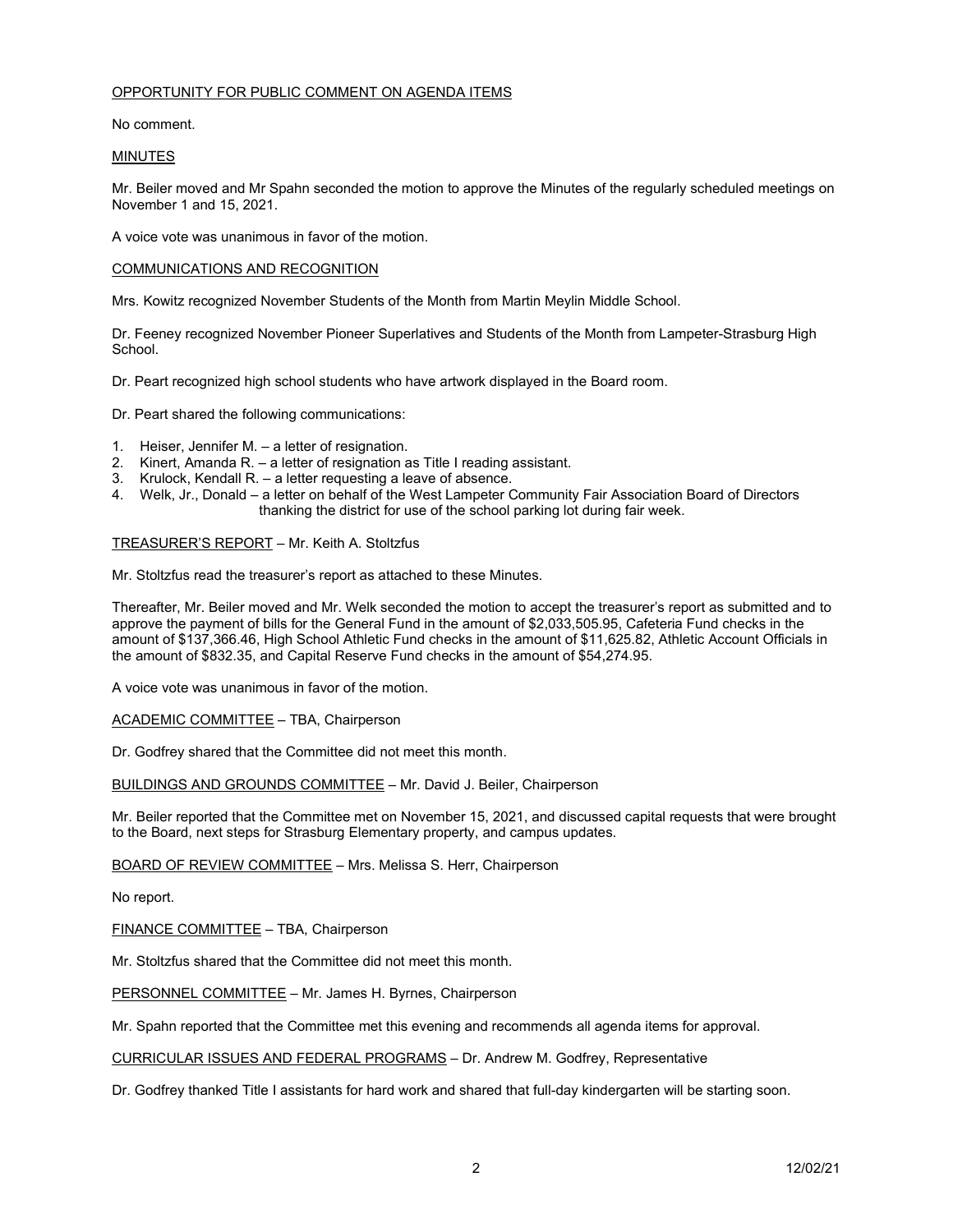## STUDENT REPRESENATIVE – Miss Liana Howe, Miss Ella Horst

Miss Swarr reported on recent events at Lampeter Elementary School including parent teacher conferences, first graders celebrating 50th day of school activities, and fall-themed activities including turkey math, bartering, learning about food, and a thanksgiving feast. Students at Hans Herr Elementary School were introduced to the Hans Herr Zoom Network which are followed by class meetings. Fifth grade students on the student advisory panel met with Dr. Peart, Dr. Godfrey, and Dr. Smecker to answer questions about their experiences at school.

Events at Martin Meylin Middle School included the PTO book fair, the Martin Meylin Pride Program awarding a student to serve as principal for the day, and the musical, "Adventures of a Comic Book Artist" taking place this weekend.

Miss Horst reported on events at Lampeter-Strasburg High School including senior athletes signing commitment letters, social studies teacher, Mrs. Shehan, being recognized as teacher of the quarter, the success of the fall play, freshmen students participating in the TeenHope wellness screening program, and American education week activities. Holiday events included the annual thanksgiving food drive, operation shoebox event, toys for tots, holiday meals served with the help of administrators, and the practical arts department hosting the annual holiday workshop. Miss Horst concluded her report by mentioning the National Honors Society induction ceremony and the football team playing in the District III championship game.

#### APPROVAL OF RESIGNATIONS

Mrs. Spahn moved and Mr. Beiler seconded the motion to approve resignations from the following individuals:

- a. Jennifer M. Heiser, SACC group supervisor, Lampeter Elementary School, retroactively effective to November 24, 2021.
- b. Amanda R. Kinert, Title I reading assistant, Martin Meylin Middle School, effective January 20, 2022.

A voice vote was unanimous in favor of the motion.

### APPROVAL OF EMPLOYMENT – SUPPORT

Mrs. Spahn moved and Mr. Beiler seconded the motion to approve the following individuals in support or nonpermanent positions:

- a. Gloria J. Cissne-Pawlson, as a personal care assistant at Hans Herr Elementary School. Ms. Cissne-Pawlson will be employed as a category C support staff employee and will be compensated hourly at \$13.00 retroactively effective to November 30, 2021.
- b. Jacqueline M. Maule, as a kitchen helper at Hans Herr Elementary School and van driver for Lampeter-Strasburg School District, retroactively effective to December 1, 2021. Ms. Maule will be employed as a category C support employee and will be compensated hourly at \$11.03 as kitchen helper and hourly at \$12.50 as van driver.

A voice vote was unanimous in favor of the motion.

#### APPROVAL OF ADDITIONAL ASSIGNMENTS

Mrs. Spahn moved and Mr. Beiler seconded the motion to approve additional assignments for the following individuals:

- a. Joan S. Johnson, District-wide 50% math instructional coach, Martin Meylin Middle School. Ms. Johnson will have the additional assignment of 50% long-term substitute math instructional coach effective on or about January 21, 2022, through the end of the 2021-2022 school year. Her annual compensation for this additional assignment will be \$22,056.25 based upon Step 15, Level M45 (50% of 50%)
- b. Amanda R. Kinert, District-wide 50% English language arts instructional coach, Martin Meylin Middle School. Ms. Kinert will have the additional assignment of 50% long-term substitute English language arts instructional coach effective on or about January 21, 2022, through the end of the 2021-2022 school year. Her annual compensation for this additional assignment will be \$17,975 based upon Step 7, Level M15 (50% of 50%).

A voice vote was unanimous in favor of the motion.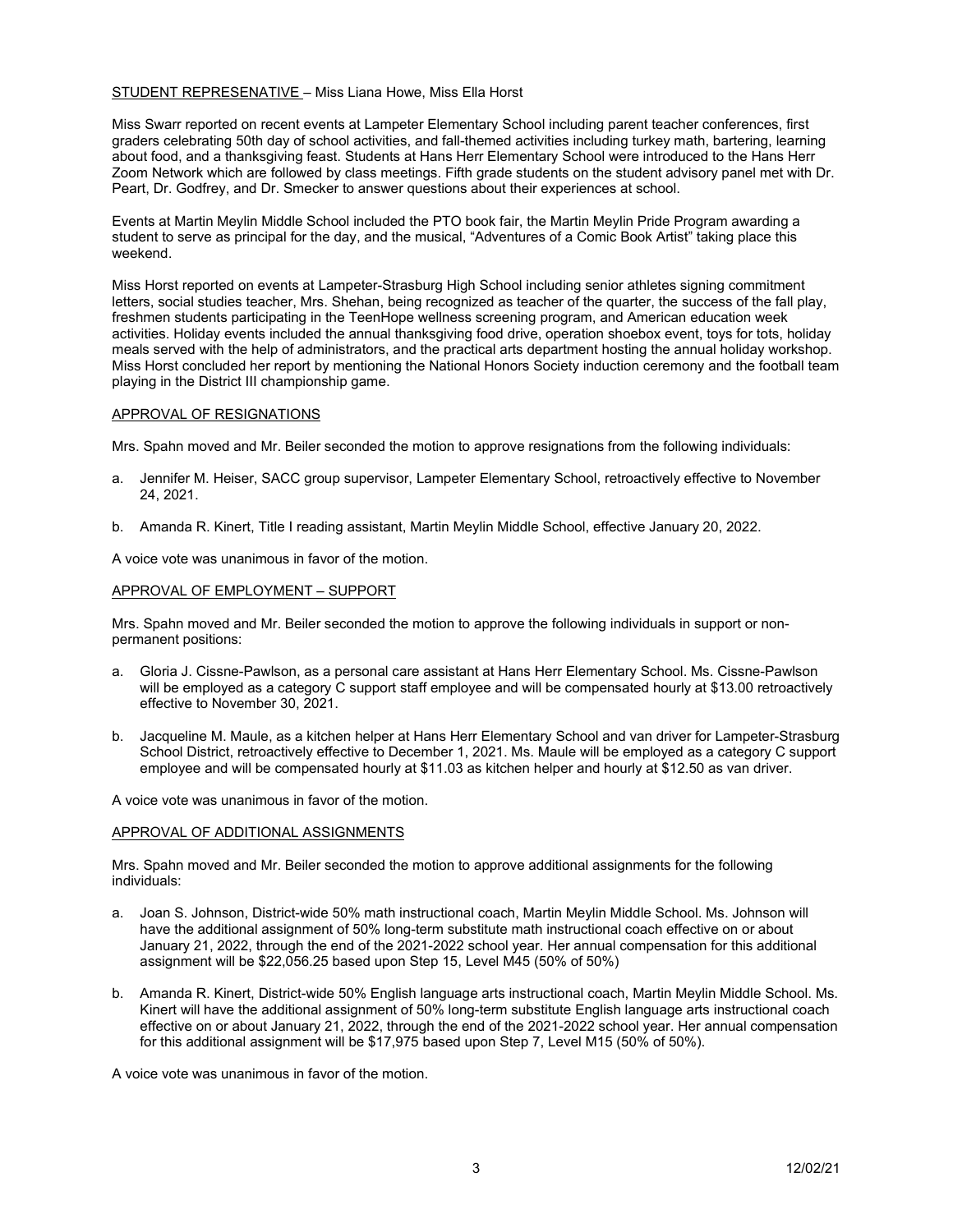#### APPROVAL OF LEAVE OF ABSENCE

Mrs. Spahn moved and Mr. Beiler seconded the motion to approve a leave of absence for Kendall R. Krulock, health/physical education teacher, Lampeter-Strasburg High School, effective on or about May 2, 2022, through the end of the 2021-2022 school year.

A voice vote was unanimous in favor of the motion.

### APPROVAL OF 2021-2022 COACH

Mrs. Spahn moved and Mr. Beiler seconded the motion to approve Earl Rutledge, Jr. as Varsity Softball Coach for the 2021-2022 season.

A voice vote was unanimous in favor of the motion.

### APPROVAL OF SUPPLEMENTAL CONTRACTS

Mrs. Spahn moved and Mr. Beiler seconded the motion to approve 2021-2022 additions/deletions to supplemental contracts, as follows:

| а.             | Aleam Stoutzenberger, Jr. | Basketball – Girls – Assistant – 50%   | \$2.992.45 | Addition |
|----------------|---------------------------|----------------------------------------|------------|----------|
| b.             | Gary Morrison             | Football – 1st Assistant – 70%         | \$6.348.93 | Deletion |
| C.             | Gary Morrison             | Football – 1st Assistant – 70%         | \$6.361.38 | Addition |
| d.             | Jeffrey Pickel            | Football – Assistant – 50%             | \$5,301.15 | Deletion |
| е.             | Jeffrey Pickel            | Football - Assistant - 50%             | \$4.534.95 | Addition |
| f.             | Donna Bitler              | K-12 Health/Nursing Coordinator        | \$ 571.47  | Addition |
| g.             | Pamela Fliegel            | K-12 Health/Nursing Coordinator        | \$571.47   | Addition |
| h.             | Jennifer Rimert           | K-12 Health/Nursing Coordinator        | \$ 571.47  | Addition |
| İ.             | Mary Vestermark           | K-12 Health/Nursing Coordinator        | \$571.47   | Addition |
|                | Amy Lee                   | Lacrosse – Girls – 1st Assistant – 70% | \$2,936.92 | Addition |
| k.             | Earl Rutledge, Jr.        | Softball – Varsity                     | \$4,565.80 | Addition |
| L.             | <b>Mallory Rutt</b>       | Softball – 1st Assistant – 70%         | \$3.196.06 | Addition |
| m.             | <b>Timothy Markley</b>    | Softball - Assistant - 50%             | \$2.745.65 | Deletion |
| n.             | <b>Timothy Markley</b>    | Softball – 2nd Assistant – 60%         | \$2,932.11 | Addition |
| $\mathsf{O}$ . | <b>Josiah Swarr</b>       | Wrestling $-$ Assistant $-50\%$ of 50% | \$1.619.63 | Addition |

A voice vote was unanimous in favor of the motion.

## APPROVAL OF SUBSTITUTES

Mrs. Spahn moved and Mr. Beiler seconded the motion to approve 2021-2022 substitutes in their respective capacities, as follows:

| Certified Substitutes<br>Shaika, Jacob A.                                         | Grades 4-8 (4-6, Social Studies 7-8)                                                       |
|-----------------------------------------------------------------------------------|--------------------------------------------------------------------------------------------|
| Emergency (Retired) Certified Substitutes<br>Lynch, Cathy J.<br>Meyer, Michele L. | Elementary K-6, Family Consumer Sci PK-12<br>Art PK-12, Family-Consumer Sci PK-12          |
| Emergency Certified Substitutes<br>Wilson, Chantelle A.<br>Miller, Dana M.        | All Instructional Areas PK-12<br>Grades PK-4, Special education PK-8; Millersville Student |
| Support Staff Substitutes<br>Dunlap, Sherry A.<br>Rightnour, Tyler L.             |                                                                                            |

A voice vote was unanimous in favor of the motion.

#### APPROVAL OF EVENT WORKER

Mrs. Spahn moved and Mr. Beiler seconded the motion to approve Christopher M. Spahr as a 2021-2022 event worker.

A voice vote was unanimous in favor of the motion.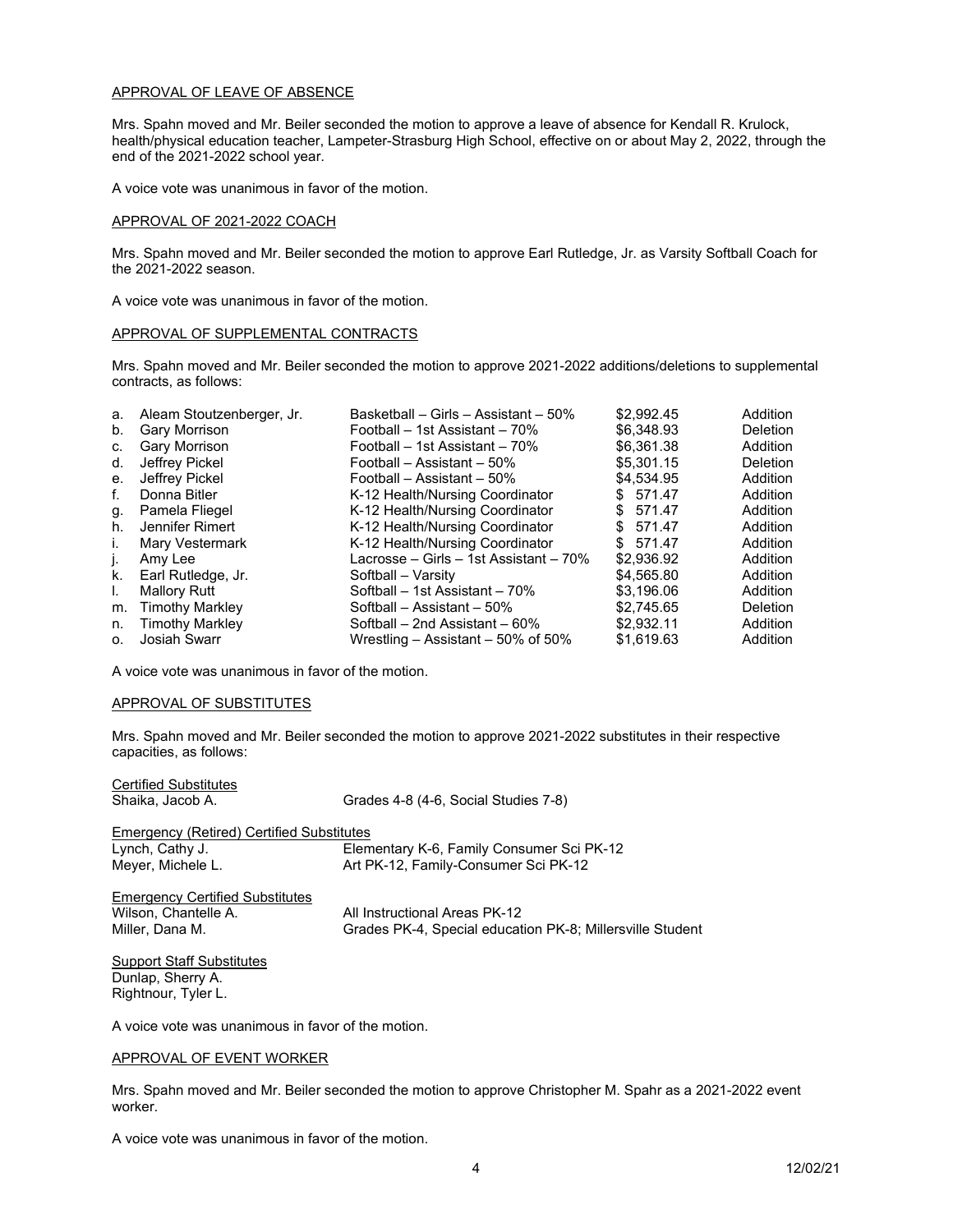### APPROVAL OF VOLUNTEERS

Mrs. Spahn moved and Mr. Beiler seconded the motion to approve Amanda R. Dombach as a 2021-2022 volunteer girls basketball coach.

A voice vote was unanimous in favor of the motion.

## APPROVAL OF AGREEMENT WITH TRANSFINDER

Mr. Beiler moved and Mr. Welk seconded the motion to approve a software license and hosting agreement with Transfinder for the purchase of Routefinder Plus licenses and on-boarding services in the amount of \$15,995 from the Technology Reserve account, as posted. The annual expense for upgrades and support is already included within the software portion of the technology department budget.

A voice vote was unanimous in favor of the motion.

### APPROVAL OF LANCASTER-LEBANON JOINT AUTHORITY REPRESENTATIVE

Mr. Parido moved and Mr. Knarr seconded the motion to approve to appoint Keith A. Stoltzfus as Lampeter-Strasburg School District representative to the Lancaster-Lebanon Joint Authority from January 1, 2022, through December 31, 2026.

A voice vote was unanimous in favor of the motion.

### APPROVAL OF NEWSPAPER OF GENERAL CIRCULATION

Mrs. Spahn moved and Mr. Parido seconded the motion to approve Lancaster Newspapers, Inc. as the newspaper of general circulation for 2022.

A voice vote was unanimous in favor of the motion.

#### APPROVAL OF THE 2022-2023 LAMPETER-STRASBURG HIGH SCHOOL COURSE SELECTION GUIDE

Mr. Welk moved and Mr. Beiler seconded the motion to approve the 2022-2023 Lampeter-Strasburg High School Course Selection Guide

A voice vote was unanimous in favor of the motion.

### APPOINTMENT OF BOARD COMMITTEES AND REPRESENTATIVES FOR 2022

Mr. Beiler moved and Mrs. Spahn seconded the motion to approve Board Committees and Representatives for 2022, as attached to these Minutes.

A voice vote was unanimous in favor of the motion.

### APPROVAL OF SETTING OF TIMES AND DATES FOR REGULARLY SCHEDULED BOARD MEETINGS FOR 2022

Mr. Knarr moved and Mrs. Knowles seconded the motion to approve the times and dates for regularly scheduled Board meetings for 2022, as attached to these Minutes.

A voice vote was unanimous in favor of the motion.

### OLD BUSINESS

Mrs. Herr thanked administrators for welcoming Board members into their buildings for the Board visitation tours and shared cards from students at Martin Meylin Middle School.

## NEW BUSINESS

Mrs. Herr congratulated Mr. Knarr and Mr. Beiler on being re-elected and Mr. Welk and Mrs. Knowles on being elected as members of the School Board. She also congratulated Mr. Parido on becoming the Vice President of the Board. Mr. Parido returned the congratulations to Mrs. Herr as President.